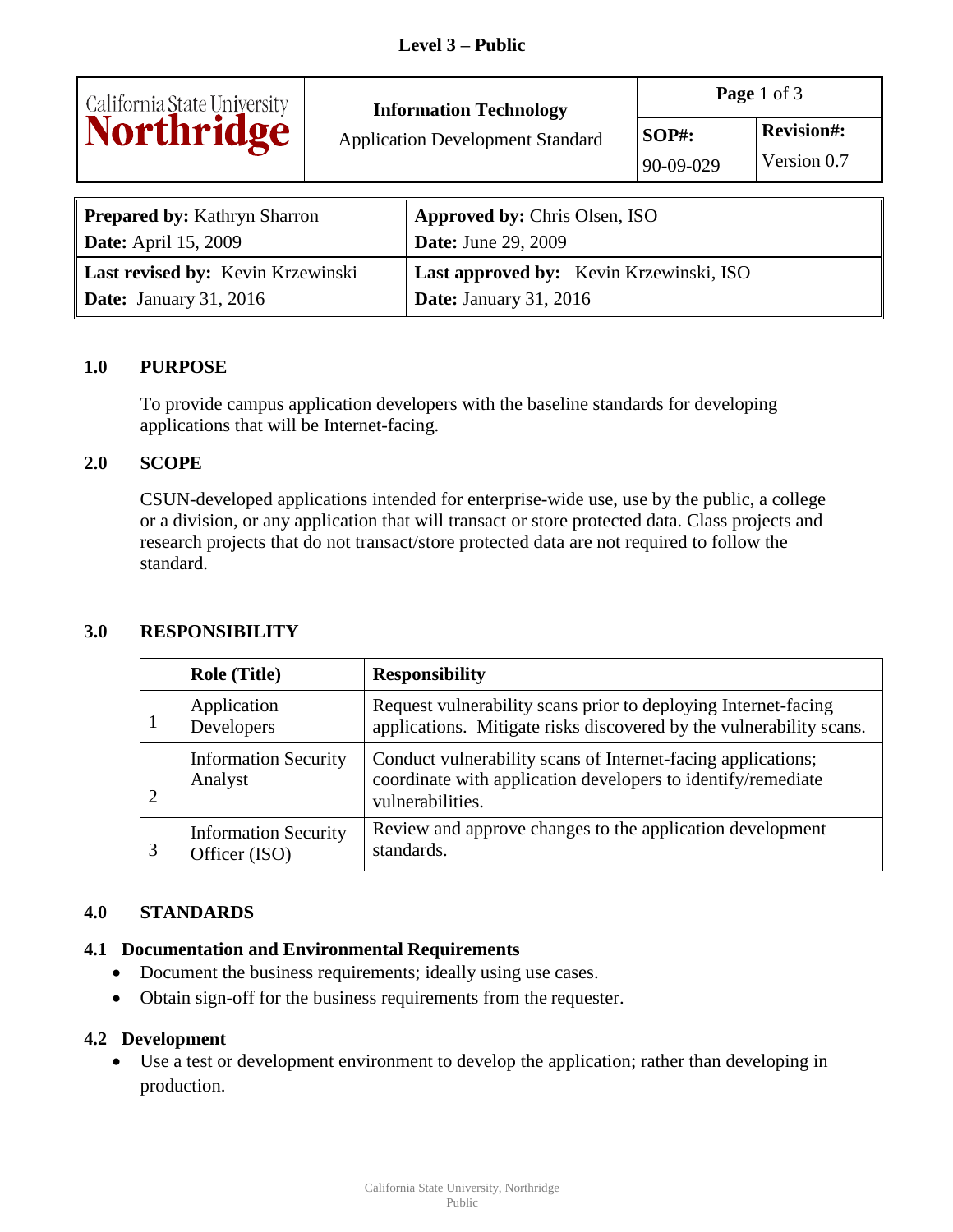| California State University | <b>Information Technology</b><br><b>Application Development Standard</b> | Page 2 of 3           |                                  |
|-----------------------------|--------------------------------------------------------------------------|-----------------------|----------------------------------|
| <b>Northridge</b>           |                                                                          | $SOP#$ :<br>90-09-029 | <b>Revision#:</b><br>Version 0.7 |

- Implement access-segregation controls; a role-based approach is recommended. In addition, enforce access control at the "GET" level to prevent a user from bypassing access-controls and accessing a web page containing protected data.
- Use server-side validation rather than client-side validation;
- Require a secure (SSL/https) connection for transmittal of protected data.
- $\bullet$  Encrypted 1 data either Level 1 data either by using and other by using an encrypted database or an encrypted database or an encrypted database or an encrypted database or an encrypted database or an encrypted databa

Use robust input validation techniques to avoid SQL injections and Cross-Site Scripting.

- Write loop statements so that they have a way out if the intended conditions aren't met, and use timeouts when the application will need to wait for another event to occur. Both will protect against Denial of Service or Distributed Denial of Service attacks.
- Write user and administrative error messages to provide sufficient information to identify the cause of the error and that do not disclose protected information such as user roles, credentials, system vulnerabilities, etc.
- Use established web development conventions and frameworks whenever possible (MVC, JSON, JQuery, etc.). They speed application development, address commonly-needed functions like form validation, and usually include built-in security.

## **4.3 Testing**

- Create and document a test plan driven by the business requirements. This test plan may include accessibility, automated, cross-browser, load, regression and/or user-acceptance testing, or other forms of testing not listed here.
- Conduct tests according to the plan and fix bugs. Have a potential end user of the application, a fellow developer, or the business owner (or designee), conduct the final round of testing. Document and retain the completed test plans for a period of at least one year.

## **4.4 Pre-production/Deployment Checklist**

- Document final sign-off by the business owner (or designee) to confirm that the application functions as required, that the test plan has been completed successfully, and to facilitate project close-out and reassignment of resources.
- Identify known and potential vulnerabilities:
	- o Request an application vulnerability scan from the Information Security Office by submitting a request through the campus case management system or sending an email to [it.security@csun.edu.](mailto:it.security@csun.edu) Remediate vulnerabilities disclosed in the vulnerability scan report.
	- o Conduct a review of the code to identify known and potential vulnerabilities not discoverable from the vulnerability scan (for example: look for hard coded passwords). Use automated